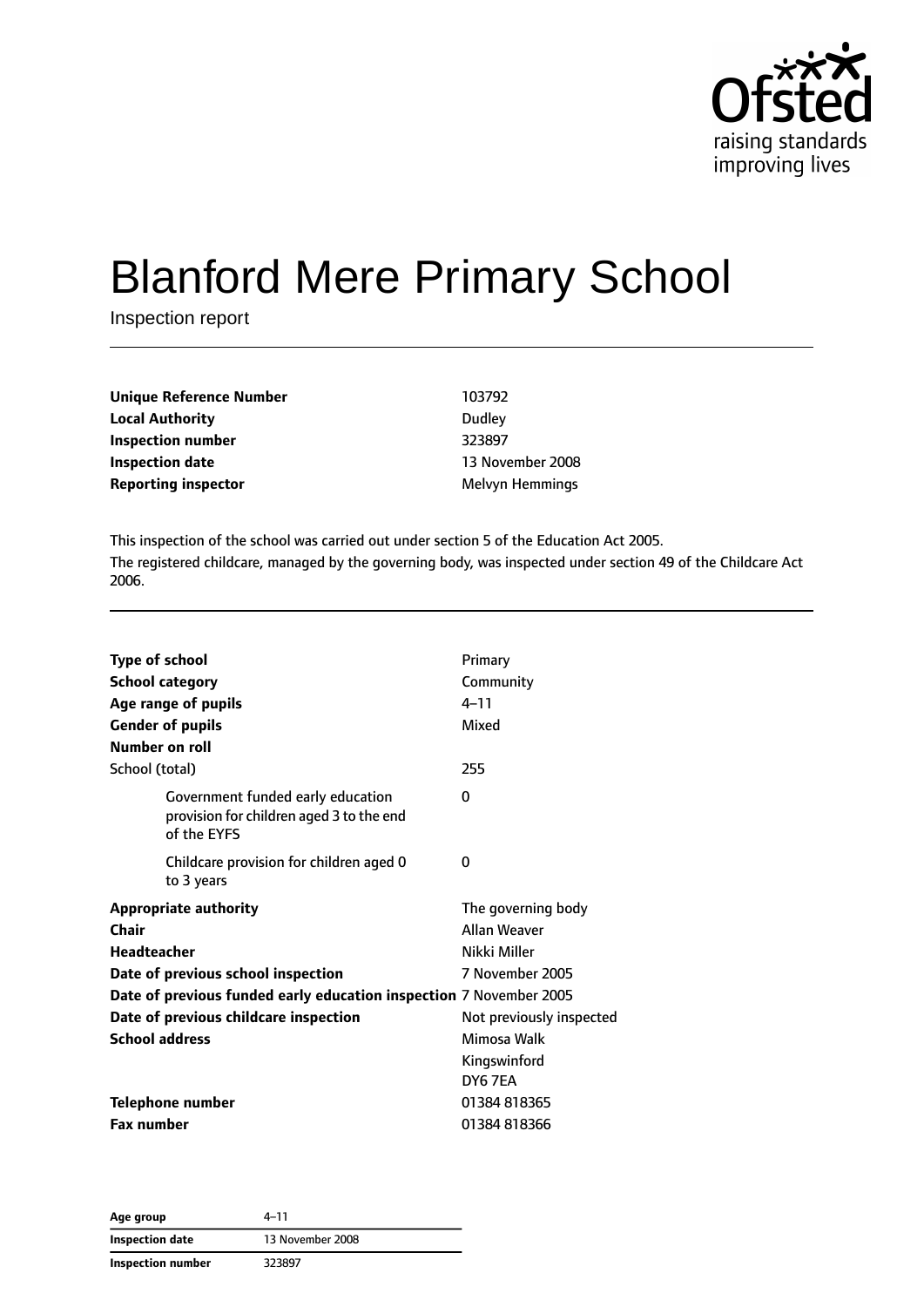.

<sup>©</sup> Crown copyright 2008

Website: www.ofsted.gov.uk

This document may be reproduced in whole or in part for non-commercial educational purposes, provided that the information quoted is reproduced without adaptation and the source and date of publication are stated.

Further copies of this report are obtainable from the school. Under the Education Act 2005, the school must provide a copy of this report free of charge to certain categories of people. A charge not exceeding the full cost of reproduction may be made for any other copies supplied.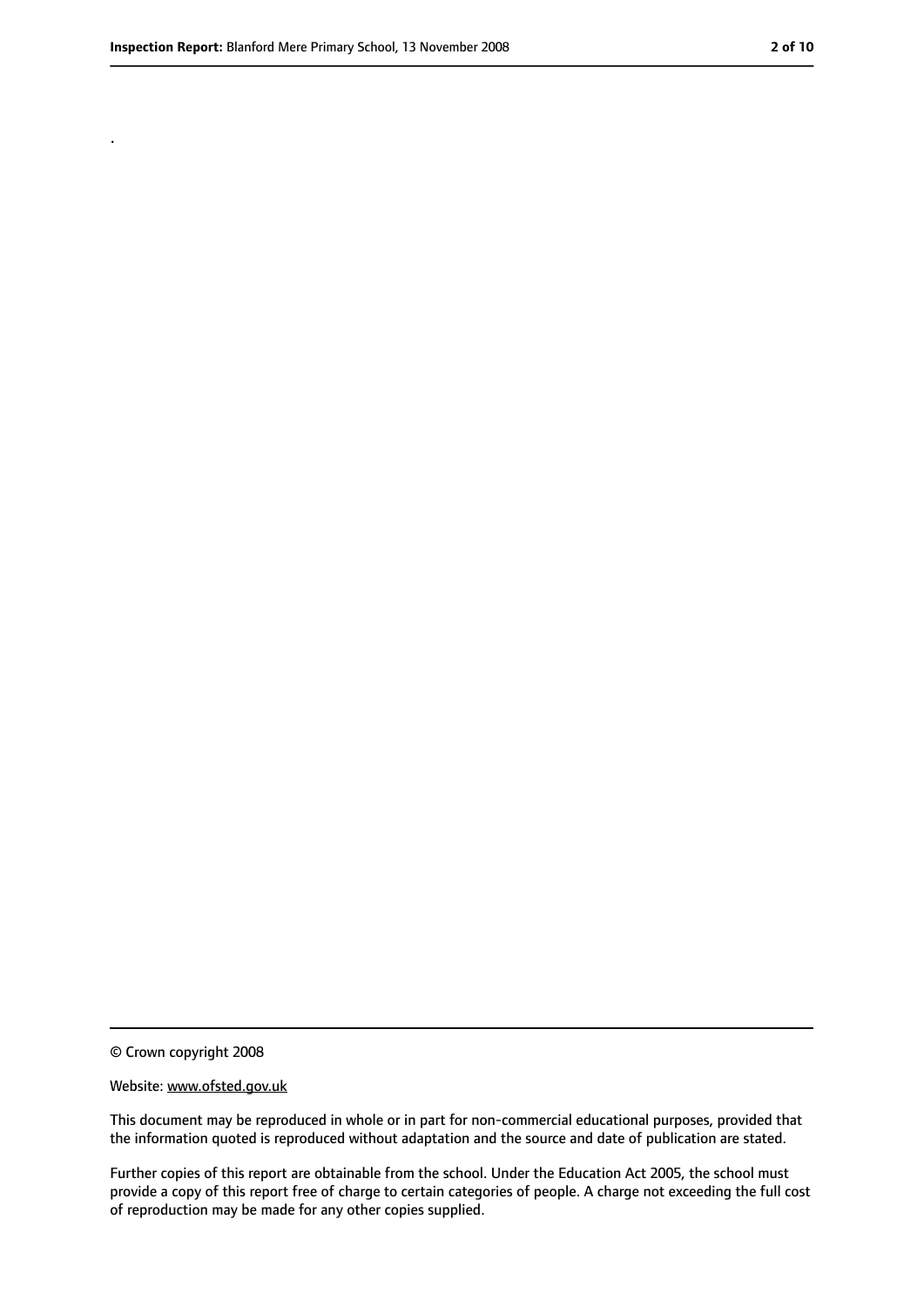## **Introduction**

The inspection was carried out by two Additional Inspectors who investigated the overall effectiveness of the school and the following issues:

- the reasons for the decline in standards in mathematics in 2008
- the effectiveness of strategies introduced after the last inspection to improve pupils' writing skills and raise attendance
- the extent to which pupils are involved in evaluating for themselves how well they are doing and how they might improve.

Evidence was gathered from the school'sself-evaluation form, assessment and tracking records, observations of the school at work, discussions with staff, chair of governors and pupils. The parental questionnaire responses were analysed. Other aspects of the school were not investigated in detail, but the inspectors found no evidence to suggest that the school's own assessments, as given in its self-evaluation, were not justified, and these have been included where appropriate in the report.

#### **Description of the school**

The school is larger than average and has Early Years Foundation Stage (EYFS) provision. The percentage of pupils eligible for free school meals is below average, as is the proportion of pupils with learning difficulties and/or disabilities. Most pupils are from White British backgrounds. Governors manage a breakfast club and an after school club that are popular and oversubscribed.

#### **Key for inspection grades**

| Grade 1 | Outstanding  |
|---------|--------------|
| Grade 2 | Good         |
| Grade 3 | Satisfactory |
|         |              |

Grade 4 Inadequate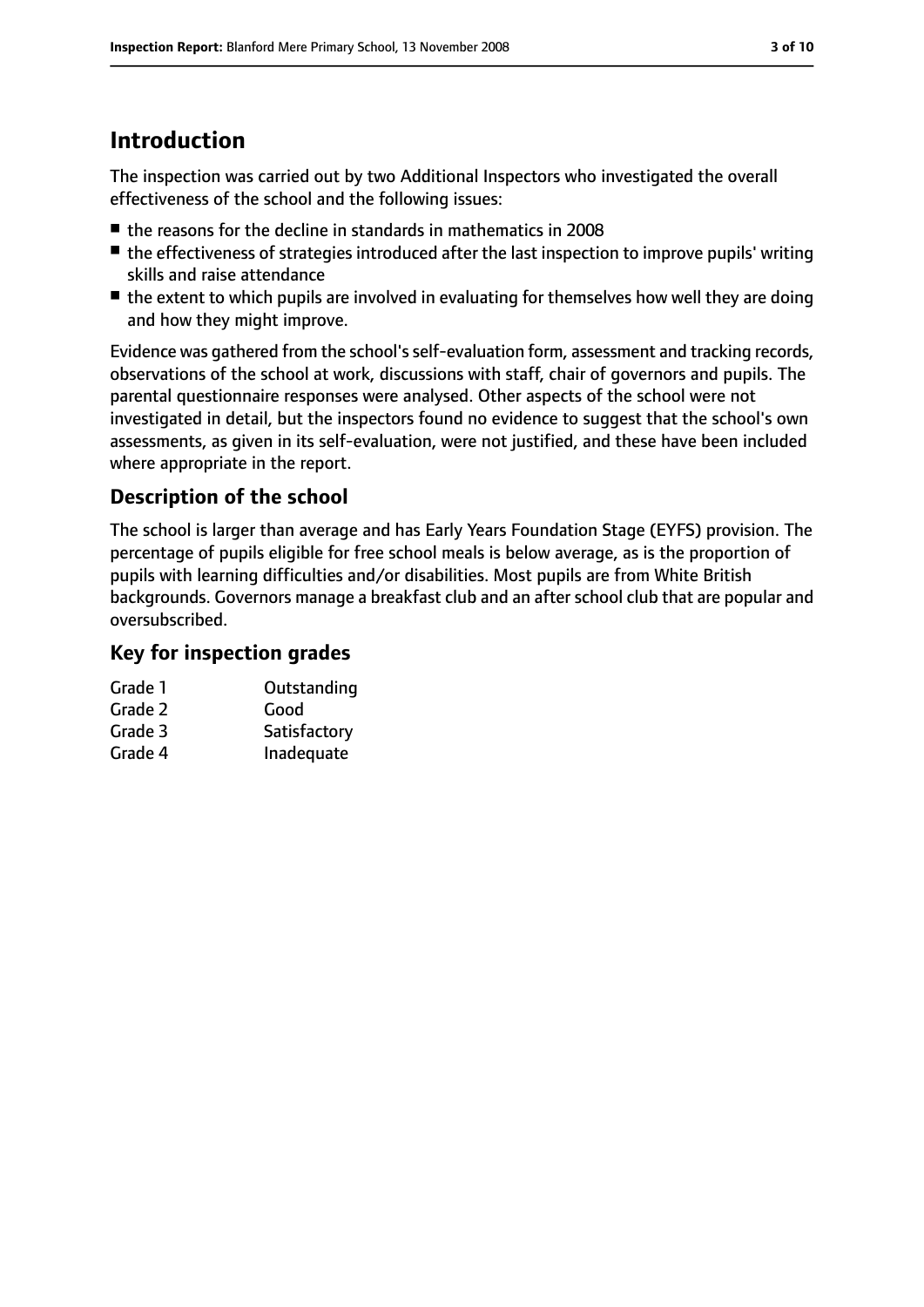### **Overall effectiveness of the school**

#### **Grade: 2**

This is a good school. It has some outstanding features and provides pupils with a very friendly and stimulating environment in which to learn. The overwhelming majority of parents are rightly proud of the school and the wide range of exciting activities their children experience. One parental comment is typical of many, 'My child enjoys school and lessons are always looked forward to. There is always a wide variety of activities to take part in.'

Pupils' outstanding personal development means they behave in an exemplary manner and are very kind and considerate to others. They show a great deal of enjoyment in coming to school and lots of enthusiasm in all their activities. Their excellent spiritual development enables them to have an outstanding awareness of their own and others' beliefs and empathy for others. Pupils are keen to take on responsibilities, such as being a member of the school council, and in so doing they make an excellent contribution to the life of the school. They also contribute very well to the wider community through fundraising for local charities and taking part in local sporting, musical and art events. Pupils are very aware of the need to eat a healthy diet and take regular exercise and are adopting healthy lifestyles effectively. They also have a very good awareness of how to stay safe. Pupils are prepared well for their future lives.

Good leadership and management are central to the school's success. The headteacher has a perceptive understanding of the needs of the school and provides focused educational direction. Other senior leaders ably support her and have a clear vision for school improvement that is shared by all involved in the school. Leaders check the school's performance carefully and are adept at identifying and prioritising areas for development. They then take decisive action to bring about improvement, as is seen in the way the issues from the last inspection have been tackled robustly. A variety of strategies has been introduced to improve pupils' writing skills. These include a stronger emphasis on pupils constructing sentences that are more complex with accurate punctuation and spelling. Teachers set challenging targets for pupils to achieve and use marking more effectively to guide them to improve the quality of their writing. These strategies have proved successful and standardsin writing have improved and are above average. Leaders have worked successfully with parents and the educational welfare officer to improve pupils' rate of attendance and this is now above the national average. Community cohesion is promoted well, particularly regarding the school and local community. The school is very inclusive and equality of opportunity is excellent. Governors support the school well and effectively hold leaders to account for its performance. The school's recent track record of promoting improvement shows the capacity to make any necessary changes in the future is good.

Children make good progressin the EYFS and this continuesthroughout the school. As a result, in recent years, pupils have attained standards at the end of Year 2 that have been above average in reading, writing and mathematics, and in English, mathematics and science by the end of Year 6. This represents good achievement from their starting point on entering Reception. Pupils attained similar standards in 2008, apart from mathematics, in which standards were broadly average. The reasons for this decline in standards in mathematics are twofold. First, pupils do not show appropriate quick mental recall skills to answer number questions. Second, they lack sufficient ability in using their existing knowledge and understanding of mathematical ideas to help them solve problems when faced with new situations. Leaders acknowledge that improvement in these aspects of pupils' numeracy skills is a priority area for development. Pupils with learning difficulties and/or disabilities make good progress because of the well targeted extra support they receive.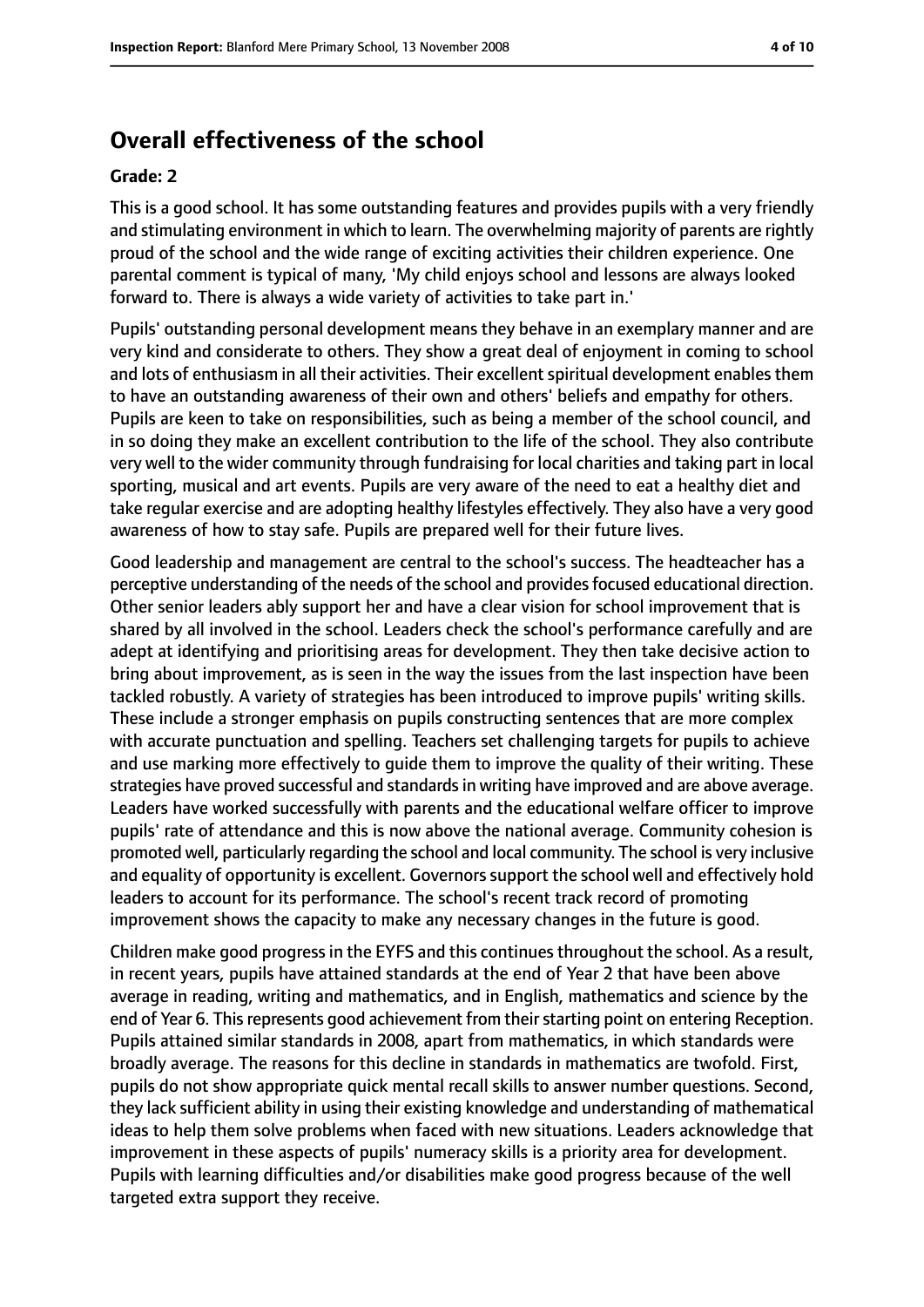Good teaching and learning are the main reasons pupils make good progress. Teachers have good subject knowledge and are able to explain ideas and demonstrate new techniques effectively. As a result, pupils are clear about what they are to learn and how to set about their work. Lesson planning is good and effectively challenges pupils of different abilities. Pupils have positive attitudes to their learning, maintaining their concentration for lengthy periods and having a good work rate. Teachers do not place sufficient emphasis on promoting pupils' mental recall skills in mathematics. A notable feature of teaching and learning is the way pupils are involved effectively in assessing for themselves how well they are doing. Teachers encourage pupils to reflect upon what they have learned and what they need to do next to improve further. As a result, pupils have a good understanding of how they are doing and how they could do better. Teaching assistants provide valuable support for all pupils, especially those with learning difficulties and/or disabilities.

Parents appreciate greatly the excellent care and support provided for pupils, which underpins their outstanding personal development. The well-being of pupils is central to the school's ethos, with each pupil being cherished as a unique individual. Rigorous safeguarding arrangements are in place to ensure pupils' safety in and around school and on visits. The breakfast and after school clubs provide a safe and secure environment for pupils and make a positive contribution to their personal and social development. Excellent links with outside agencies ensure extra support is readily available for individual pupils when required. A wide range of enrichment activities extends the good curriculum effectively. Of particular note is the opportunity for all pupils to learn how to play a variety of musical instruments, including violin, cornet and clarinet. All children in Year 3 experience playing the recorder as part of the school's Wider Opportunities Programme. Pupils say they really enjoy the extra-curricular activities available, particularly those involving sport.

#### **Effectiveness of the Early Years Foundation Stage**

#### **Grade: 2**

Good provision enables children to achieve well. Children enter Reception with levels of skill and abilities that are as expected for their age. They make good progress and, by the time they enter Year 1, attain above average standards across all areas of learning. Children behave very well and cooperate well with others, sharing resources fairly. They are very keen to learn and show a lot of enjoyment in all their activities. Adults work effectively as a team and have a good understanding of the needs of children of this age. For example, they provide activities that closely link to children's own experiences and so capture and maintain their interest. The excellent pastoral care and support for children leads to them being confident, articulate and happy to discuss what they are doing. Thoughtful curriculum planning ensures a good balance between activities children choose for themselves and those that adults lead. This effectively supports children's independent learning skills. Good leadership has rightly identified that assessment of individual children's attainment on entry, to aid judging children's progress, is not measured accurately enough. Parents are very pleased about the way their children are looked after while in the EYFS. Induction arrangements are successful in enabling children to settle quickly into everyday school routines when they first start school.

#### **What the school should do to improve further**

■ Improve pupils' mental recall skills and their ability to use their mathematical knowledge to raise their confidence in solving problems in new situations.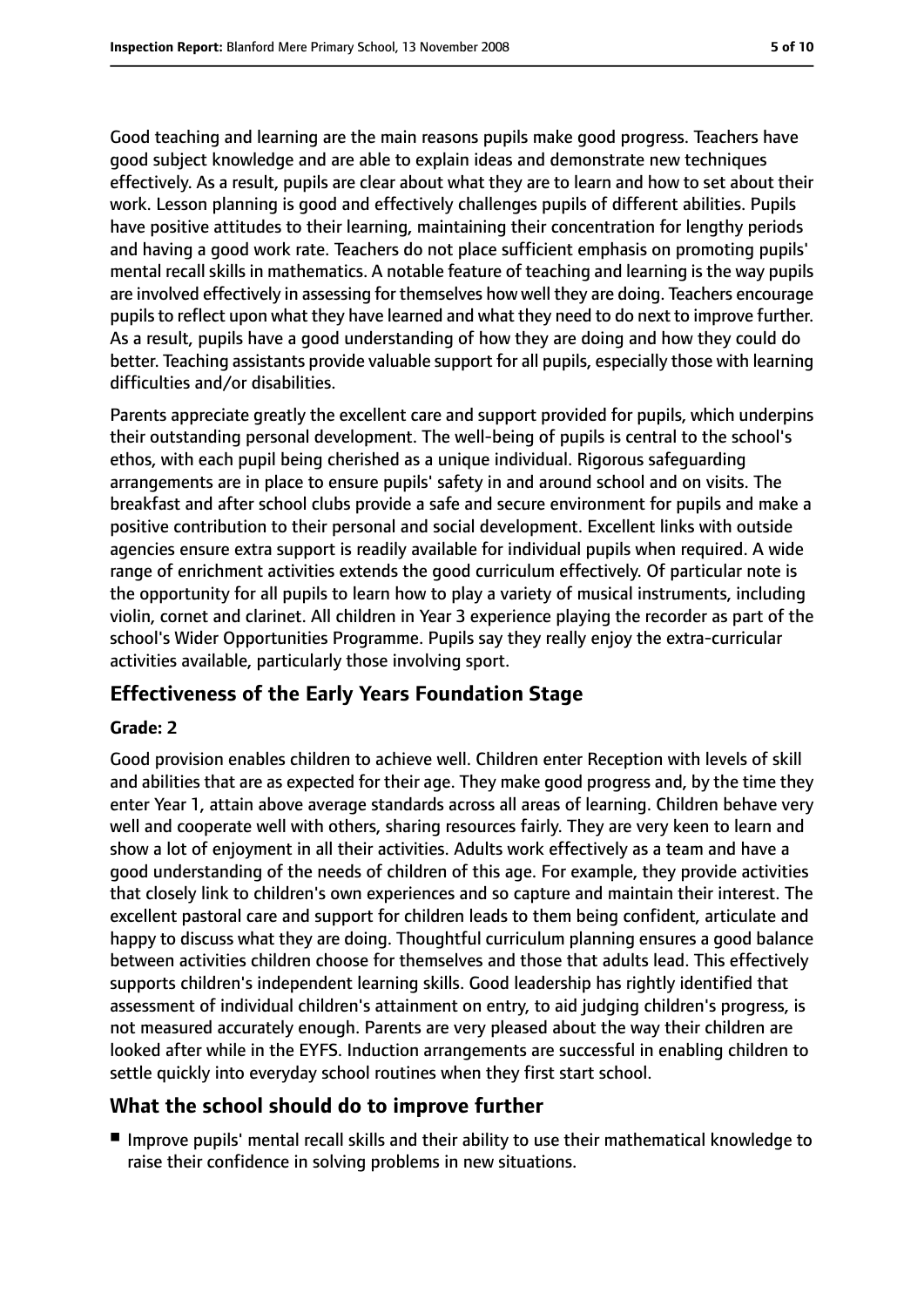■ Thoroughly check children's attainment when starting school, so their progress can be tracked more accurately.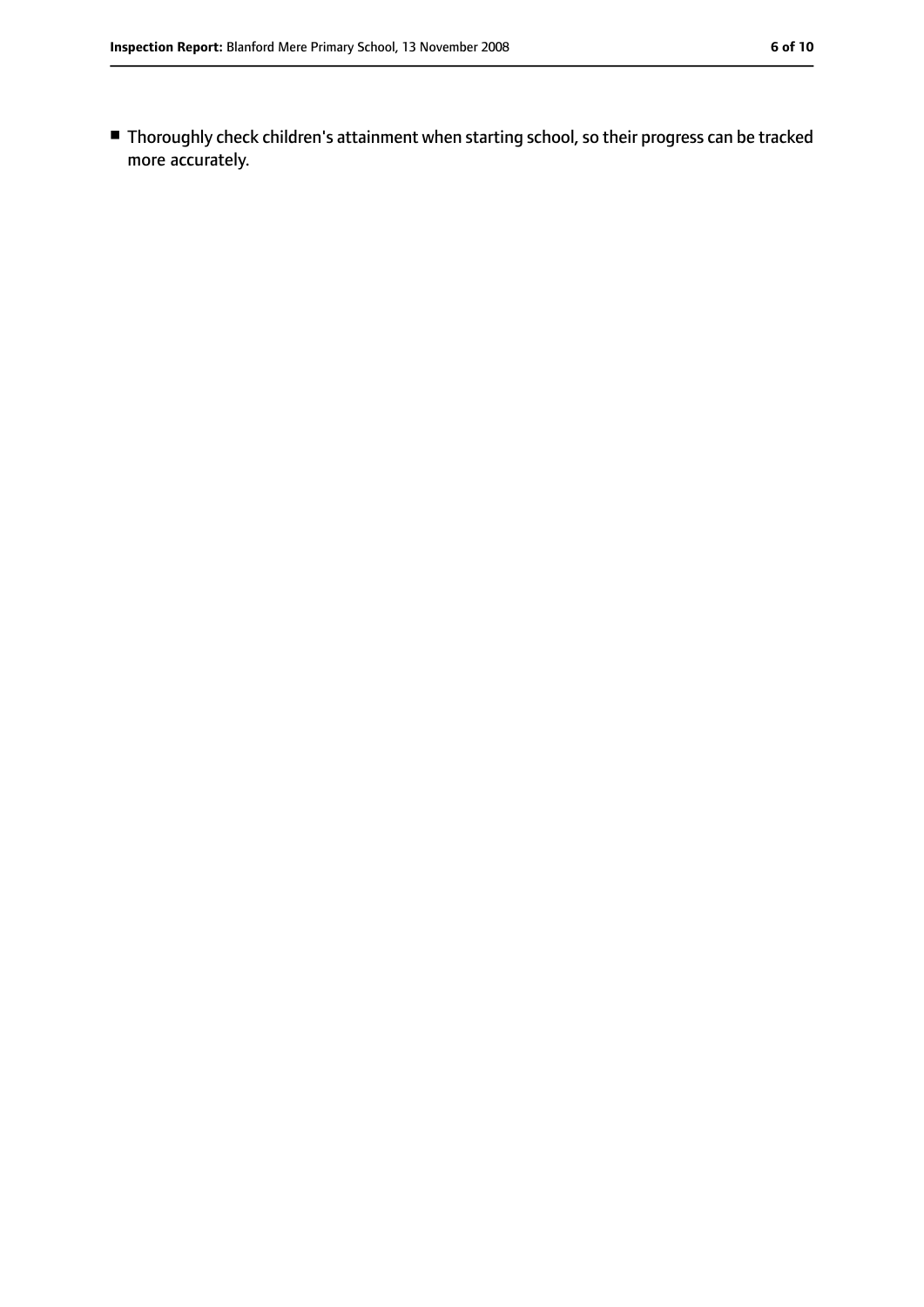**Any complaints about the inspection or the report should be made following the procedures set out in the guidance 'Complaints about school inspection', which is available from Ofsted's website: www.ofsted.gov.uk.**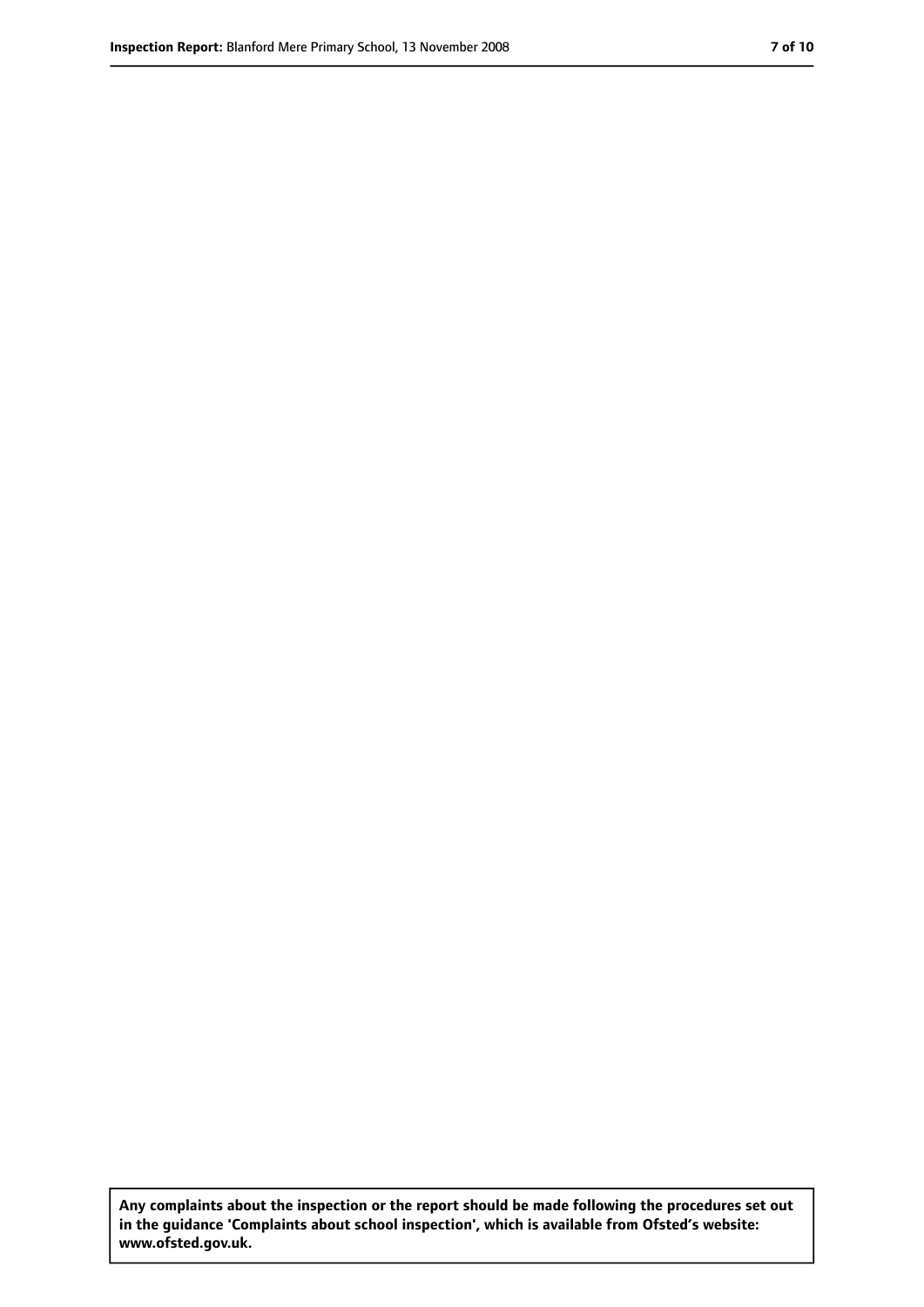# **Inspection judgements**

| Key to judgements: grade 1 is outstanding, grade 2 good, grade 3 satisfactory, and | <b>School</b>  |
|------------------------------------------------------------------------------------|----------------|
| arade 4 inadequate                                                                 | <b>Overall</b> |

#### **Overall effectiveness**

| How effective, efficient and inclusive is the provision of<br>education, integrated care and any extended services in meeting the<br>needs of learners? |     |
|---------------------------------------------------------------------------------------------------------------------------------------------------------|-----|
| Effective steps have been taken to promote improvement since the last<br>inspection                                                                     | Yes |
| How well does the school work in partnership with others to promote learners'<br>well being?                                                            |     |
| The capacity to make any necessary improvements                                                                                                         |     |

### **Effectiveness of the Early Years Foundation Stage**

| How effective is the provision in meeting the needs of children in the<br><b>EYFS?</b>       |  |
|----------------------------------------------------------------------------------------------|--|
| How well do children in the EYFS achieve?                                                    |  |
| How good are the overall personal development and well-being of the children<br>in the EYFS? |  |
| How effectively are children in the EYFS helped to learn and develop?                        |  |
| How effectively is the welfare of children in the EYFS promoted?                             |  |
| How effectively is provision in the EYFS led and managed?                                    |  |

#### **Achievement and standards**

| How well do learners achieve?                                                                               |  |
|-------------------------------------------------------------------------------------------------------------|--|
| The standards <sup>1</sup> reached by learners                                                              |  |
| How well learners make progress, taking account of any significant variations<br>between groups of learners |  |
| How well learners with learning difficulties and/or disabilities make progress                              |  |

#### **Annex A**

<sup>&</sup>lt;sup>1</sup>Grade 1 - Exceptionally and consistently high; Grade 2 - Generally above average with none significantly below average; Grade 3 - Broadly average to below average; Grade 4 - Exceptionally low.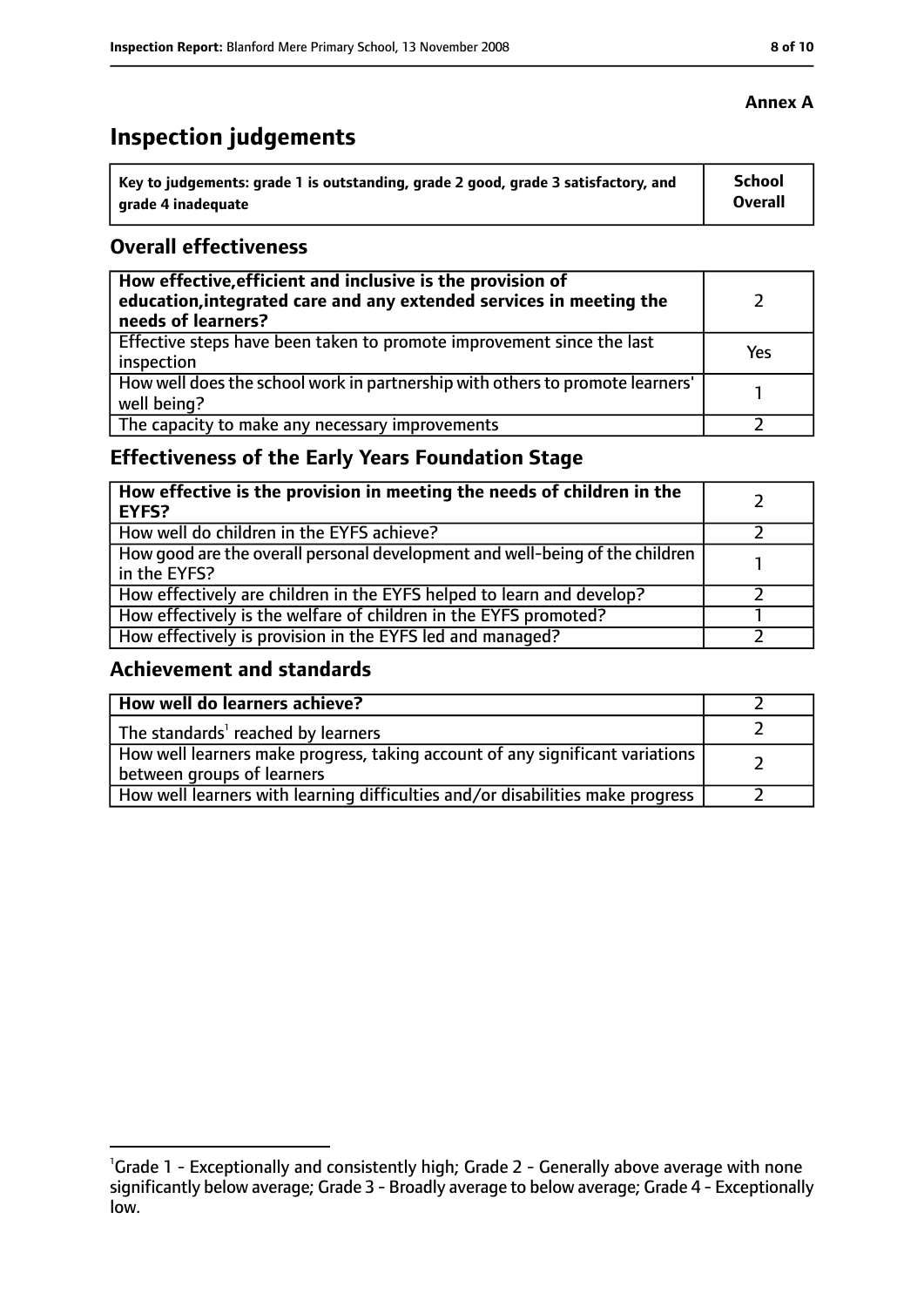### **Personal development and well-being**

| How good are the overall personal development and well-being of the<br>learners?                                 |  |
|------------------------------------------------------------------------------------------------------------------|--|
| The extent of learners' spiritual, moral, social and cultural development                                        |  |
| The extent to which learners adopt healthy lifestyles                                                            |  |
| The extent to which learners adopt safe practices                                                                |  |
| The extent to which learners enjoy their education                                                               |  |
| The attendance of learners                                                                                       |  |
| The behaviour of learners                                                                                        |  |
| The extent to which learners make a positive contribution to the community                                       |  |
| How well learners develop workplace and other skills that will contribute to<br>their future economic well-being |  |

# **The quality of provision**

| How effective are teaching and learning in meeting the full range of<br>learners' needs?              |  |
|-------------------------------------------------------------------------------------------------------|--|
| How well do the curriculum and other activities meet the range of needs and<br>interests of learners? |  |
| How well are learners cared for, quided and supported?                                                |  |

### **Leadership and management**

| How effective are leadership and management in raising achievement<br>and supporting all learners?                                              |     |
|-------------------------------------------------------------------------------------------------------------------------------------------------|-----|
| How effectively leaders and managers at all levels set clear direction leading<br>to improvement and promote high quality of care and education |     |
| How effectively leaders and managers use challenging targets to raise standards                                                                 |     |
| The effectiveness of the school's self-evaluation                                                                                               |     |
| How well equality of opportunity is promoted and discrimination eliminated                                                                      |     |
| How well does the school contribute to community cohesion?                                                                                      |     |
| How effectively and efficiently resources, including staff, are deployed to<br>achieve value for money                                          |     |
| The extent to which governors and other supervisory boards discharge their<br>responsibilities                                                  |     |
| Do procedures for safequarding learners meet current government<br>requirements?                                                                | Yes |
| Does this school require special measures?                                                                                                      | No  |
| Does this school require a notice to improve?                                                                                                   | No  |